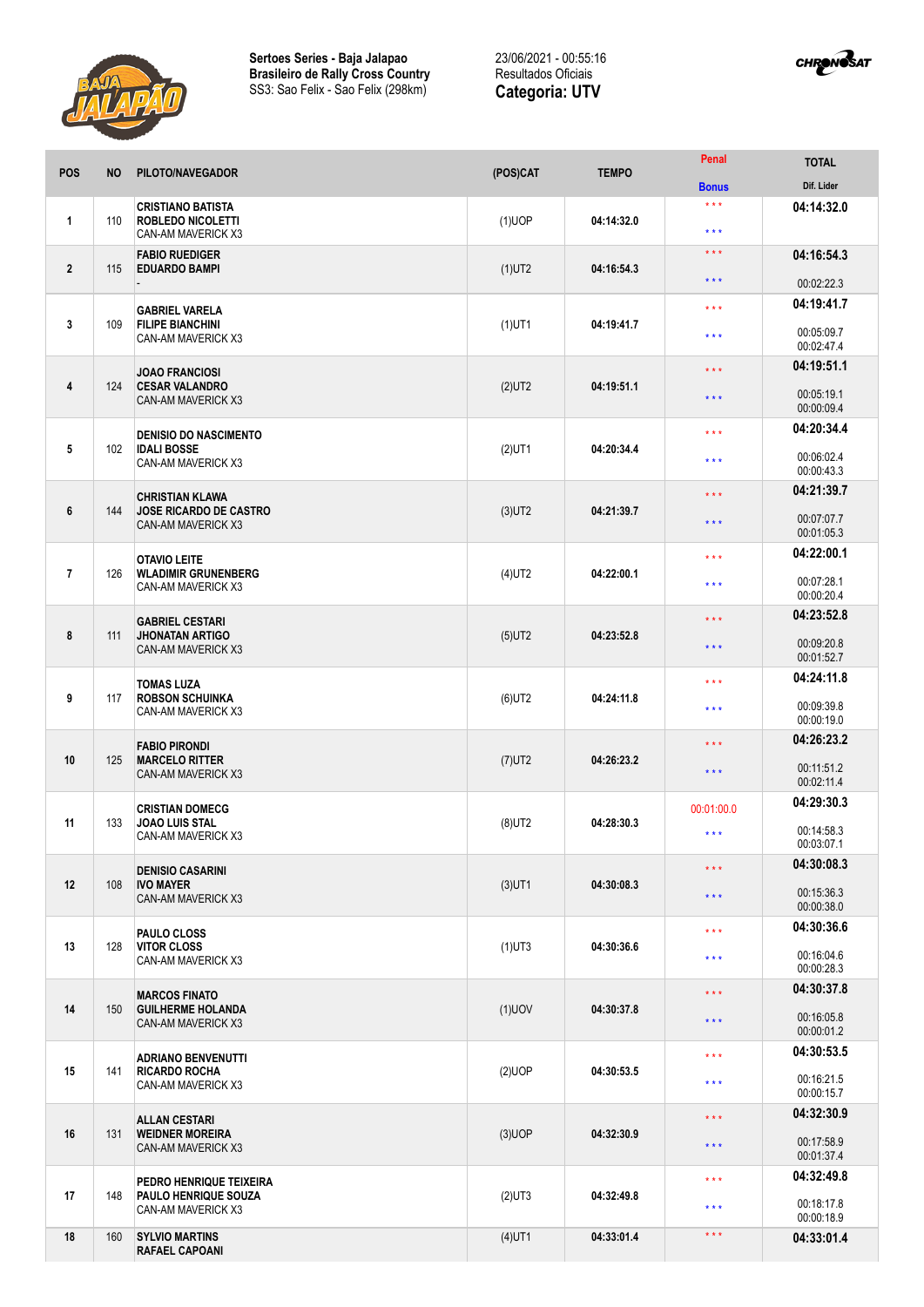|    |     | <b>CAN-AM MAVERICK X3</b>                                                 |            |            | $\star$ $\star$ $\star$ | 00:18:29.4<br>00:00:11.6 |
|----|-----|---------------------------------------------------------------------------|------------|------------|-------------------------|--------------------------|
| 19 | 139 | <b>LELIO VIEIRA CARNEIRO</b><br><b>WEBERTH MOREIRA</b>                    | $(3)$ UT3  | 04:33:54.6 | $***$                   | 04:33:54.6<br>00:19:22.6 |
|    |     | CAN-AM MAVERICK X3                                                        |            |            | $\star$ $\star$ $\star$ | 00:00:53.2               |
| 20 | 134 | <b>LEONARDO CASTRO</b><br><b>JOAO VITOR RIBEIRO</b>                       | $(9)$ UT2  | 04:33:40.9 | 00:00:46.0              | 04:34:26.9               |
|    |     | CAN-AM MAVERICK X3                                                        |            |            | $\star$ $\star$ $\star$ | 00:19:54.9<br>00:00:32.3 |
|    |     | <b>EUCLIDES BENVENUTI</b>                                                 |            |            | $\star\star\star$       | 04:34:27.3               |
| 21 | 145 | <b>HENRY RITTER</b>                                                       | $(2)$ UOV  | 04:34:27.3 | $***$                   | 00:19:55.3<br>00:00:00.4 |
|    |     | <b>MIGUEL MARIOTTI</b>                                                    |            | 04:35:10.5 | $\star$ $\star$ $\star$ | 04:35:10.5               |
| 22 | 140 | <b>CLAUDIO RIESER</b><br><b>CAN-AM MAVERICK X3</b>                        | $(4)$ UT3  |            | $***$                   | 00:20:38.5<br>00:00:43.2 |
|    |     | <b>HERON FRANCIOSI</b>                                                    |            |            | 00:01:00.0              | 04:36:45.2               |
| 23 | 164 | <b>IRADI BIASUZ</b><br>CAN-AM MAVERICK X3                                 | $(5)$ UT3  | 04:35:45.2 | $***$                   | 00:22:13.2<br>00:01:34.7 |
|    |     | <b>LEANDRO TORRES</b><br><b>JOAO ARENA</b>                                |            |            | $\star$ $\star$ $\star$ | 04:37:31.9               |
| 24 | 127 | POLARIS XP 1000 TURBO S                                                   | $(4)$ UOP  | 04:37:31.9 | $\star$ $\star$ $\star$ | 00:22:59.9<br>00:00:46.7 |
|    |     | <b>MARCELO MURAD</b>                                                      |            |            | $\star$ $\star$ $\star$ | 04:40:11.7               |
| 25 | 147 | <b>FLAVIO FRANCA</b><br>CAN-AM MAVERICK X3                                | $(6)$ UT3  | 04:40:11.7 | $\star$ $\star$ $\star$ | 00:25:39.7<br>00:02:39.8 |
|    |     | <b>ENIO BOZZANO</b><br><b>WELLINGTON REZENDE</b><br>CAN-AM MAVERICK X3    |            |            | $\star$ $\star$ $\star$ | 04:40:16.2               |
| 26 | 137 |                                                                           | $(7)$ UT3  | 04:40:16.2 | $***$                   | 00:25:44.2<br>00:00:04.5 |
| 27 |     | <b>SILVIO MARTINS</b>                                                     |            |            | 00:01:00.0              | 04:40:52.7               |
|    | 146 | <b>WINICIUS MARTINS</b><br>CAN-AM MAVERICK X3                             | $(3)$ UOV  | 04:39:52.7 | $\star$ $\star$ $\star$ | 00:26:20.7<br>00:00:36.5 |
|    |     | <b>ANDRE JONER</b>                                                        |            |            | $***$                   | 04:44:01.5               |
| 28 | 138 | <b>ANDRE VEIGA</b>                                                        | $(8)$ UT3  | 04:44:01.5 | $\star$ $\star$ $\star$ | 00:29:29.5<br>00:03:08.8 |
|    |     | <b>MATHEUS GERMINIANI</b>                                                 |            | 04:44:41.2 | $\star$ $\star$ $\star$ | 04:44:41.2               |
| 29 | 129 | <b>JOAO SCHNORNBERGER</b><br>CAN-AM MAVERICK X3                           | $(9)$ UT3  |            | $\star\star\star$       | 00:30:09.2<br>00:00:39.7 |
|    |     | <b>HELDER SANCHES</b>                                                     |            |            | $\star$ $\star$ $\star$ | 04:52:56.3               |
| 30 | 158 | <b>MARCOS MIOTTO</b>                                                      | $(4)$ UOV  | 04:52:56.3 | $\star$ $\star$ $\star$ | 00:38:24.3<br>00:08:15.1 |
|    |     | <b>ROBERTO KELLER</b>                                                     |            |            | $\star$ $\star$ $\star$ | 05:08:27.5               |
| 31 | 106 | <b>FLAVIO BISI</b><br>CAN-AM MAVERICK X3                                  | $(10)$ UT2 | 05:08:27.5 | $\star$ $\star$ $\star$ | 00:53:55.5<br>00:15:31.2 |
|    |     | PAMELA BOZZANO                                                            |            |            | $\star$ $\star$ $\star$ | 05:13:32.0               |
| 32 | 155 | <b>CESAR AUGUSTO VALERIO</b><br>CAN-AM MAVERICK X3                        | $(10)$ UT3 | 05:13:32.0 | $\star$ $\star$ $\star$ | 00:59:00.0<br>00:05:04.5 |
|    | 154 | <b>CAROLINA WEISHEIMER</b><br><b>CAMILA HANISCH</b><br>CAN-AM MAVERICK X3 | $(11)$ UT3 | 05:19:10.4 | $\star$ $\star$ $\star$ | 05:19:10.4               |
| 33 |     |                                                                           |            |            | $\star$ $\star$ $\star$ | 01:04:38.4<br>00:05:38.4 |
|    | 152 | PEDRO LOPES ARNA<br><b>GEORGE MARTINS</b><br>CAN-AM MAVERICK X3           | $(5)$ UOV  | 05:27:31.4 | 00:01:32.0              | 05:29:03.4               |
| 34 |     |                                                                           |            |            | $\star$ $\star$ $\star$ | 01:14:31.4<br>00:09:53.0 |
|    | 163 | <b>LEONARDO ISHIZUKA</b><br><b>DANIEL MASILI</b>                          | $(6)$ UOV  | 05:30:00.0 | 01:30:00.0              | 07:00:00.0               |
| 35 |     |                                                                           |            |            | $\star$ $\star$ $\star$ | 02:45:28.0<br>01:30:56.6 |
|    |     | <b>MARCELO ROMCY</b>                                                      |            |            | 01:30:00.0              | 07:00:00.0               |
| 36 | 156 | <b>ANDRE LUIZ BALLA</b>                                                   | $(7)$ UOV  | 05:30:00.0 | $\star$ $\star$ $\star$ | 02:45:28.0<br>00:00:00.0 |
| 37 | 142 | <b>DANIEL LOPES RIBEIRO</b><br><b>MARCELO CARESTIATO</b>                  | $(8)$ UOV  | 05:30:00.0 | 01:30:00.0              | 07:00:00.0               |
|    |     |                                                                           |            |            | $\star$ $\star$ $\star$ | 02:45:28.0               |